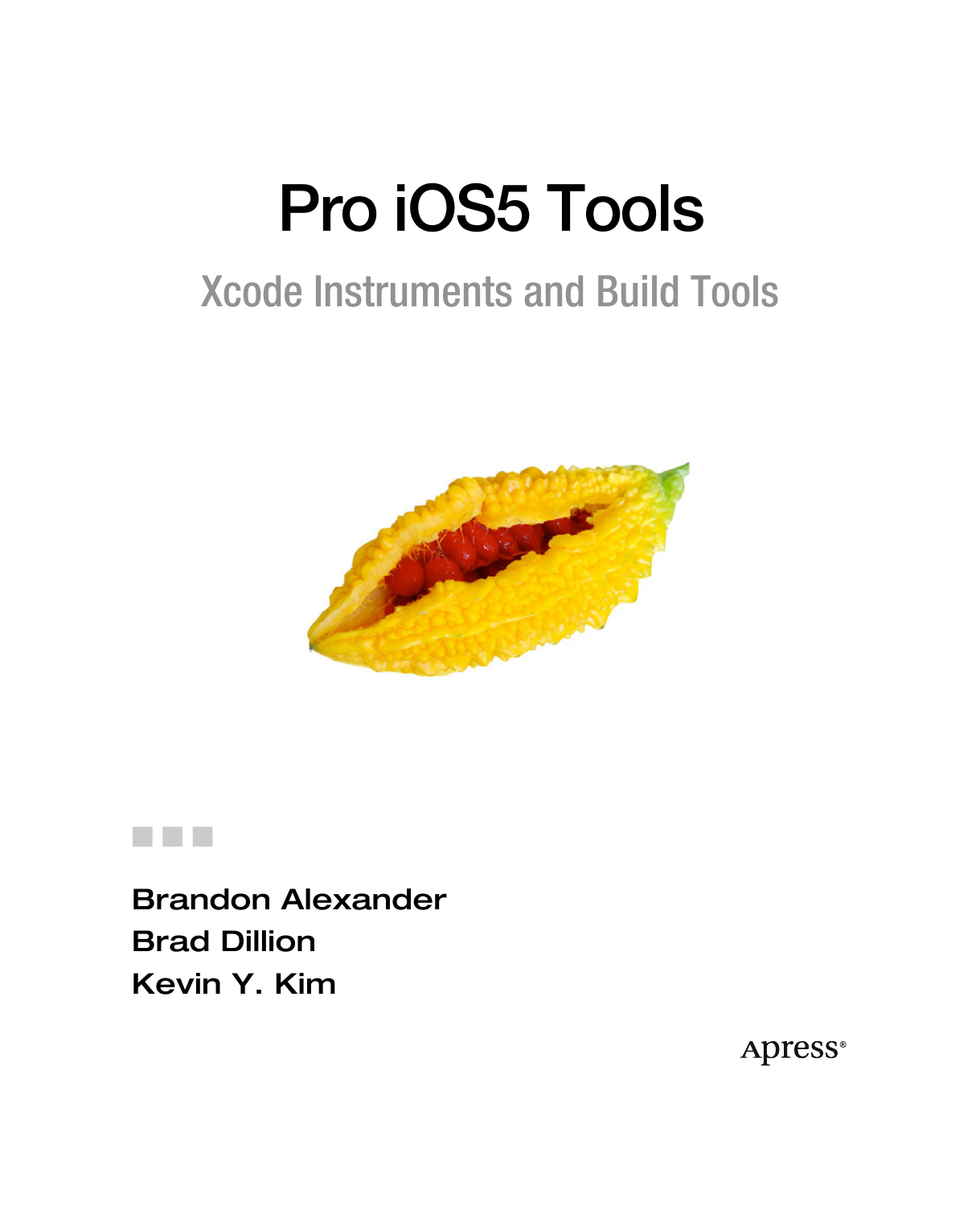#### **Pro iOS5 Tools: Xcode Instruments and Build Tools**

Copyright © 2011 by Brandon Alexander, J. Bradford Dillon, and Kevin Y. Kim

All rights reserved. No part of this work may be reproduced or transmitted in any form or by any means, electronic or mechanical, including photocopying, recording, or by any information storage or retrieval system, without the prior written permission of the copyright owner and the publisher.

ISBN-13 (pbk): 978-1-4302-3608-5

ISBN-13 (electronic): 978-1-4302-3609-2

Trademarked names, logos, and images may appear in this book. Rather than use a trademark symbol with every occurrence of a trademarked name, logo, or image we use the names, logos, and images only in an editorial fashion and to the benefit of the trademark owner, with no intention of infringement of the trademark.

The use in this publication of trade names, trademarks, service marks, and similar terms, even if they are not identified as such, is not to be taken as an expression of opinion as to whether or not they are subject to proprietary rights.

President and Publisher: Paul Manning Lead Editor: Steve Anglin and Michelle Lowman Technical Reviewer: Anselm Bradford Editorial Board: Steve Anglin, Mark Beckner, Ewan Buckingham, Gary Cornell, Morgan Ertel, Jonathan Gennick, Jonathan Hassell, Robert Hutchinson, Michelle Lowman, James Markham, Matthew Moodie, Jeff Olson, Jeffrey Pepper, Douglas Pundick, Ben Renow-Clarke, Dominic Shakeshaft, Gwenan Spearing, Matt Wade, Tom Welsh Coordinating Editor: Anita Castro Copy Editor: Heather Lang and Mary Behr Compositor: MacPS, LLC Indexer: SPI Global Artist: SPI Global Cover Designer: Anna Ishchenko

Distributed to the book trade worldwide by Springer Science+Business Media, LLC., 233 Spring Street, 6th Floor, New York, NY 10013. Phone 1-800-SPRINGER, fax (201) 348-4505, e-mail orders-ny@springer-sbm.com, or visit www.springeronline.com.

For information on translations, please e-mail rights@apress.com, or visit www.apress.com.

Apress and friends of ED books may be purchased in bulk for academic, corporate, or promotional use. eBook versions and licenses are also available for most titles. For more information, reference our Special Bulk Sales–eBook Licensing web page at www.apress.com/bulk-sales.

The information in this book is distributed on an "as is" basis, without warranty. Although every precaution has been taken in the preparation of this work, neither the author(s) nor Apress shall have any liability to any person or entity with respect to any loss or damage caused or alleged to be caused directly or indirectly by the information contained in this work.

Any source code or other supplementary materials referenced by the author in this text is available to readers at www.apress.com. For detailed information about how to locate your book's source code, go to http://www.apress.com/source-code/.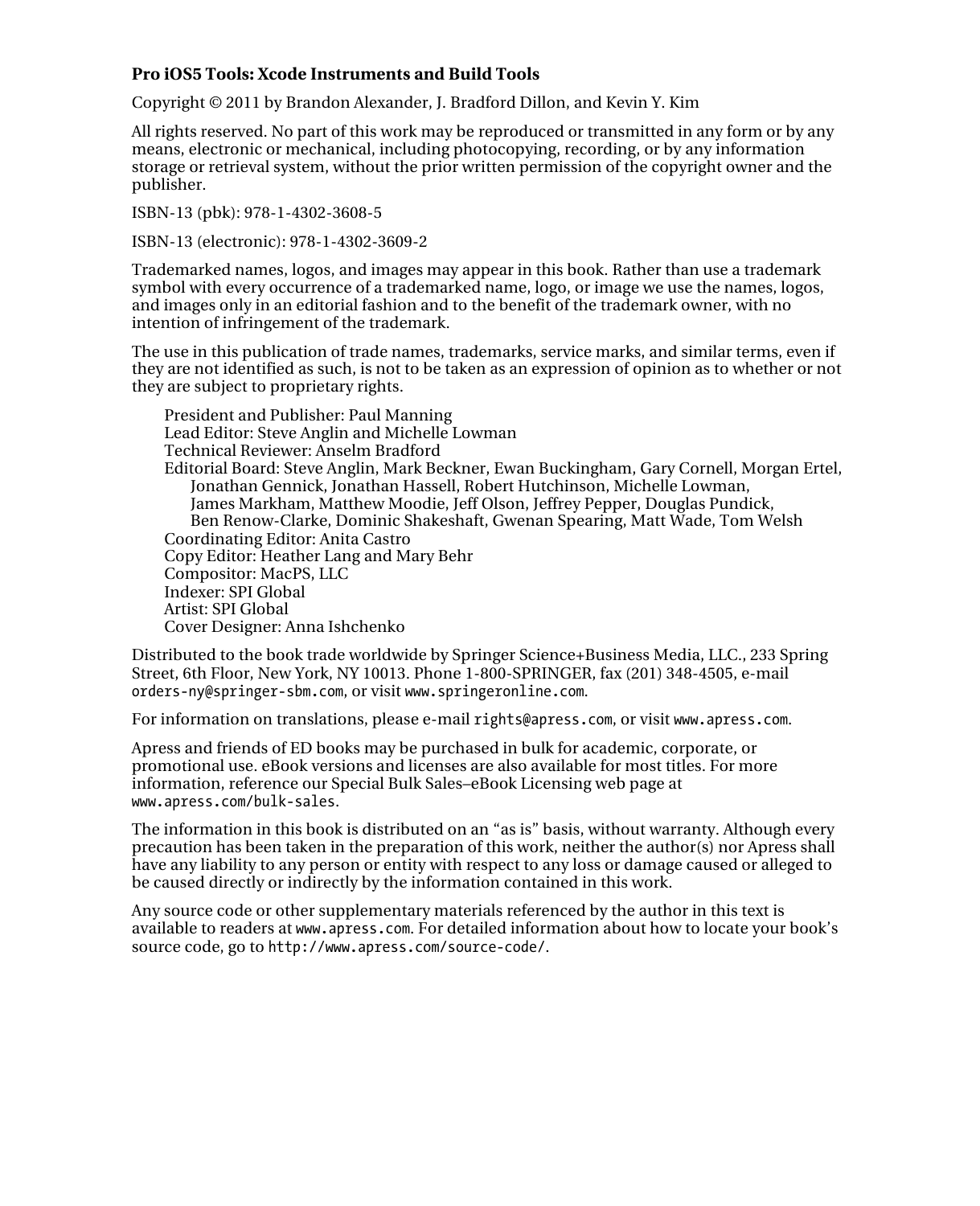*To Erin and Sage, the most beautiful girls in my life. Lub.* 

*—Brandon Alexander* 

*To my wife Jennifer, and our kids, Nevaeh and Jack. —J. Bradford Dillon* 

> *To Annie, for all her love and support. —Kevin Y. Kim*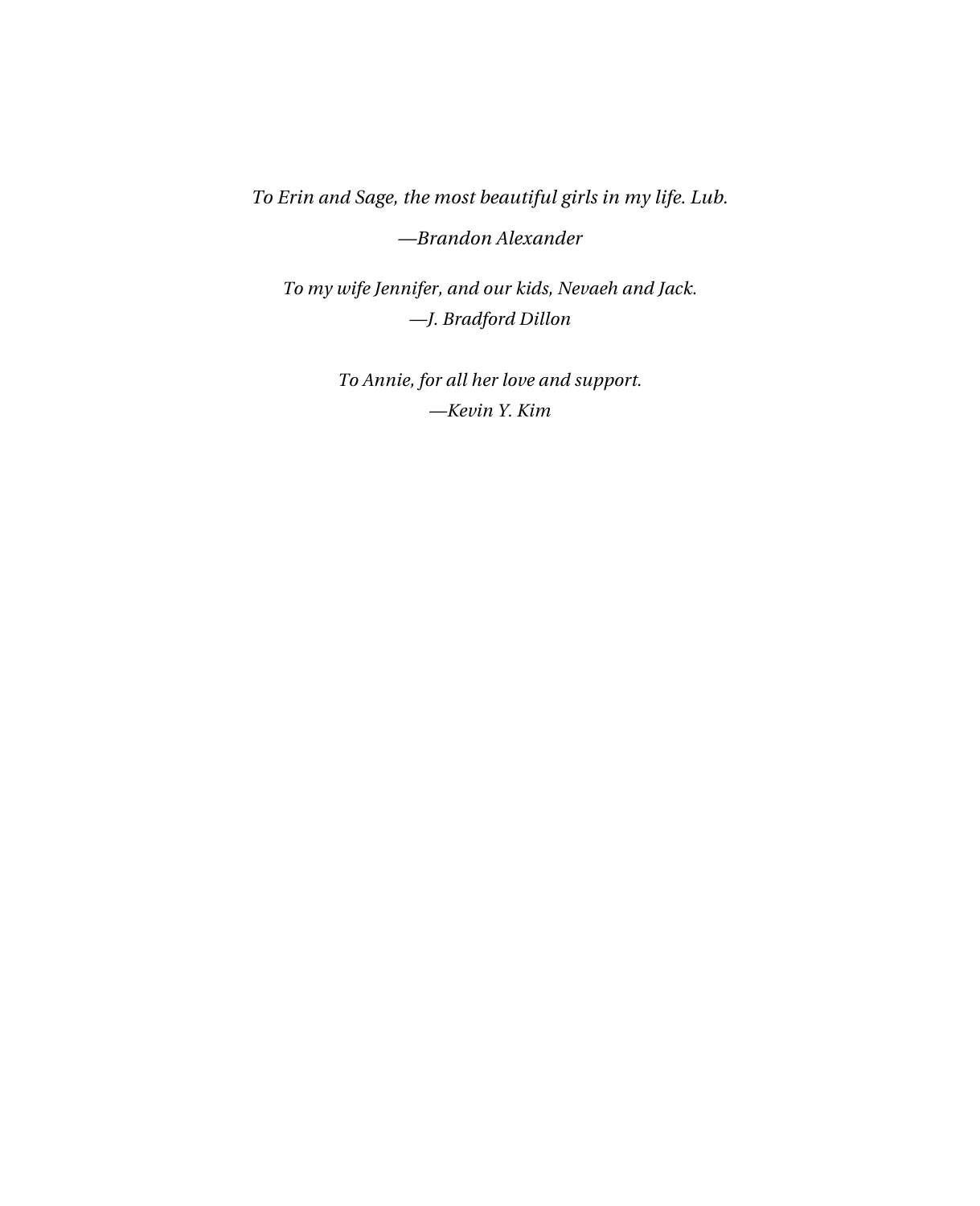## **Contents at a Glance**

| Chapter 6: Networking, Cache, and Power Management 137 |  |
|--------------------------------------------------------|--|
|                                                        |  |
|                                                        |  |
|                                                        |  |
|                                                        |  |
|                                                        |  |
|                                                        |  |
|                                                        |  |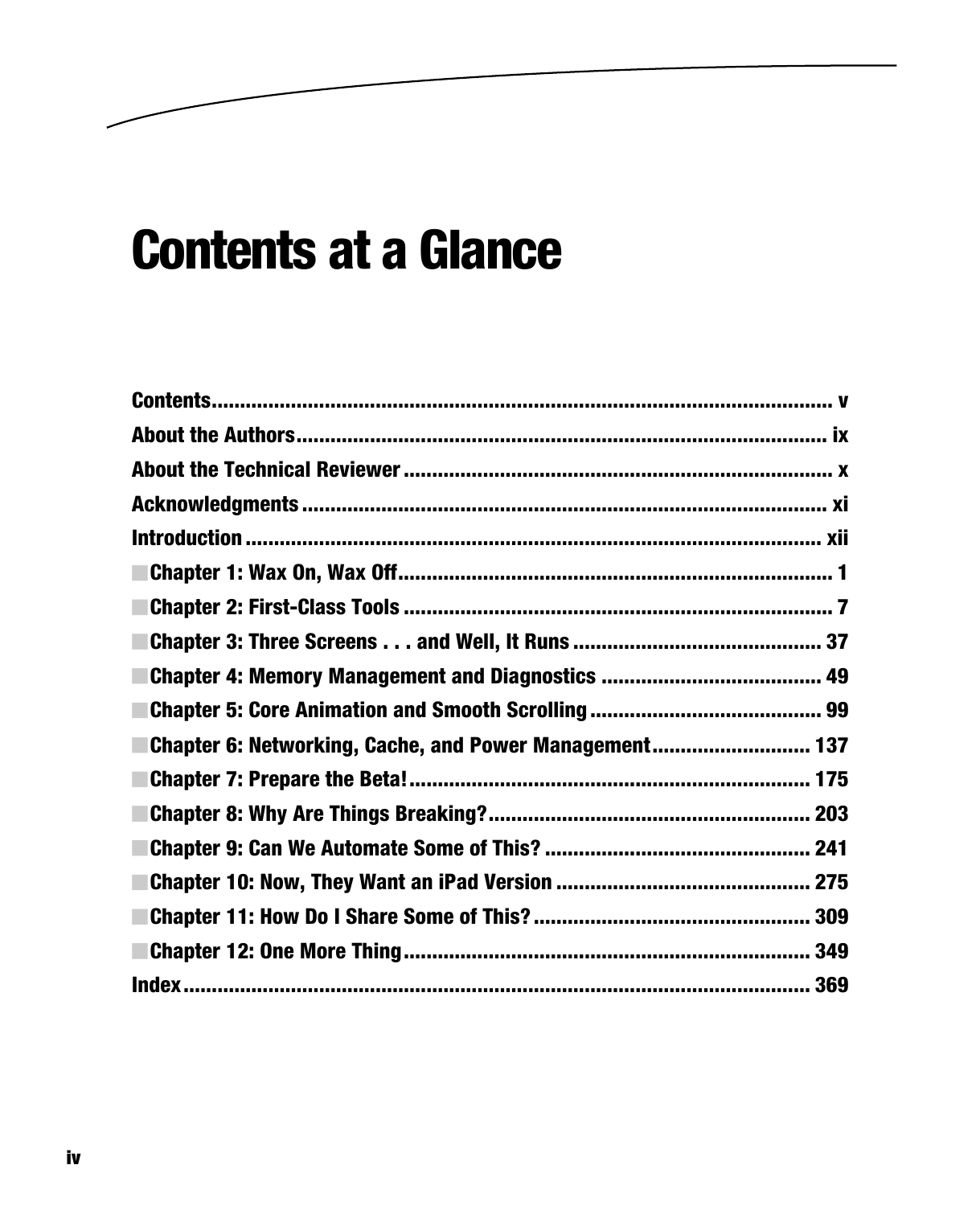### **Contents**

| Contents at a Glance……………………………………………………………………………… iv |  |
|-------------------------------------------------------|--|
| About the Authors……………………………………………………………………………………… ix |  |
|                                                       |  |
|                                                       |  |
|                                                       |  |
|                                                       |  |
|                                                       |  |
|                                                       |  |
|                                                       |  |
|                                                       |  |
|                                                       |  |
|                                                       |  |
|                                                       |  |
|                                                       |  |
|                                                       |  |
|                                                       |  |
|                                                       |  |
|                                                       |  |
|                                                       |  |
|                                                       |  |
|                                                       |  |
|                                                       |  |
|                                                       |  |
|                                                       |  |
|                                                       |  |
|                                                       |  |
|                                                       |  |
|                                                       |  |
|                                                       |  |
|                                                       |  |
|                                                       |  |
|                                                       |  |
|                                                       |  |
|                                                       |  |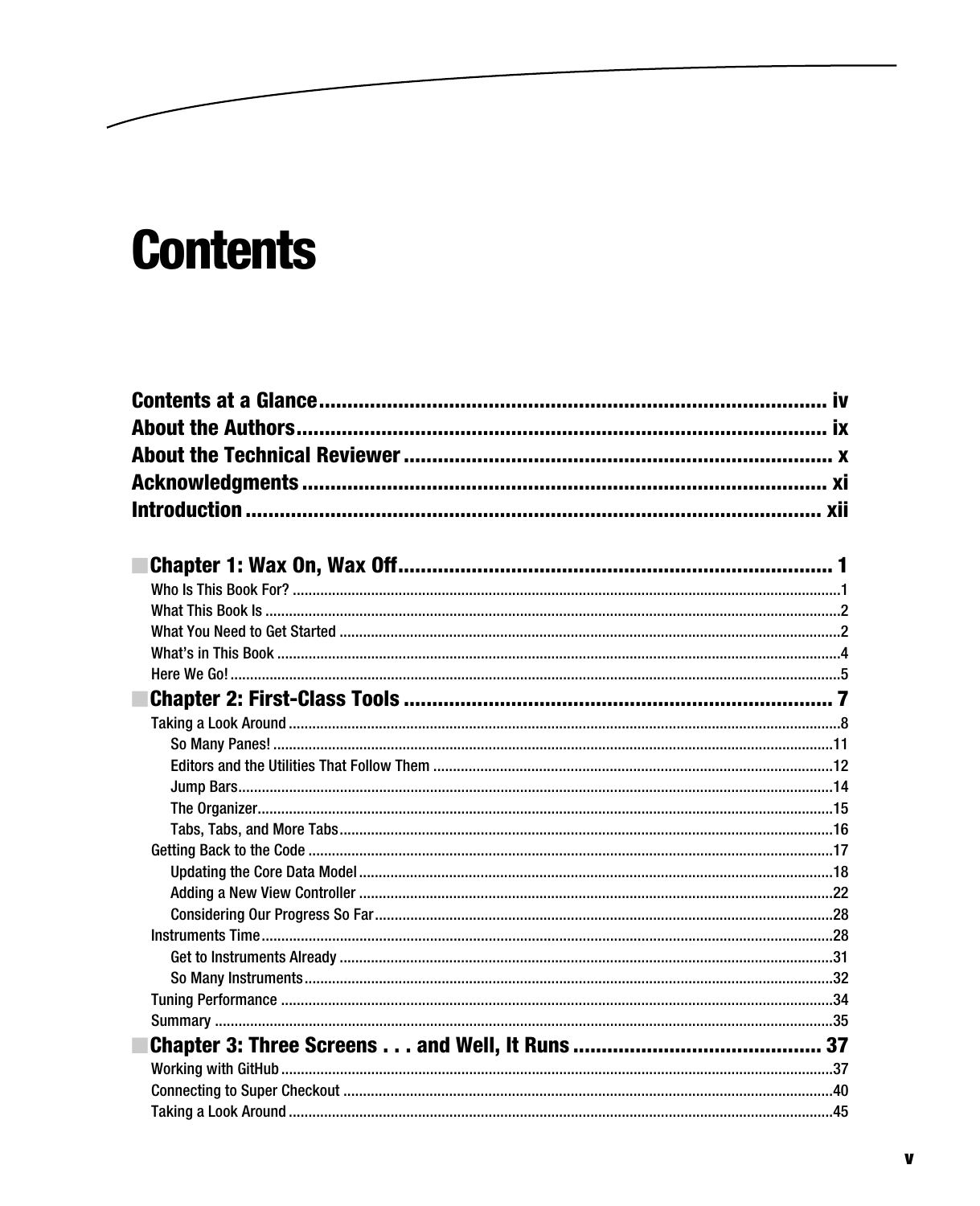| Chapter 6: Networking, Cache, and Power Management 137 |  |
|--------------------------------------------------------|--|
|                                                        |  |
|                                                        |  |
|                                                        |  |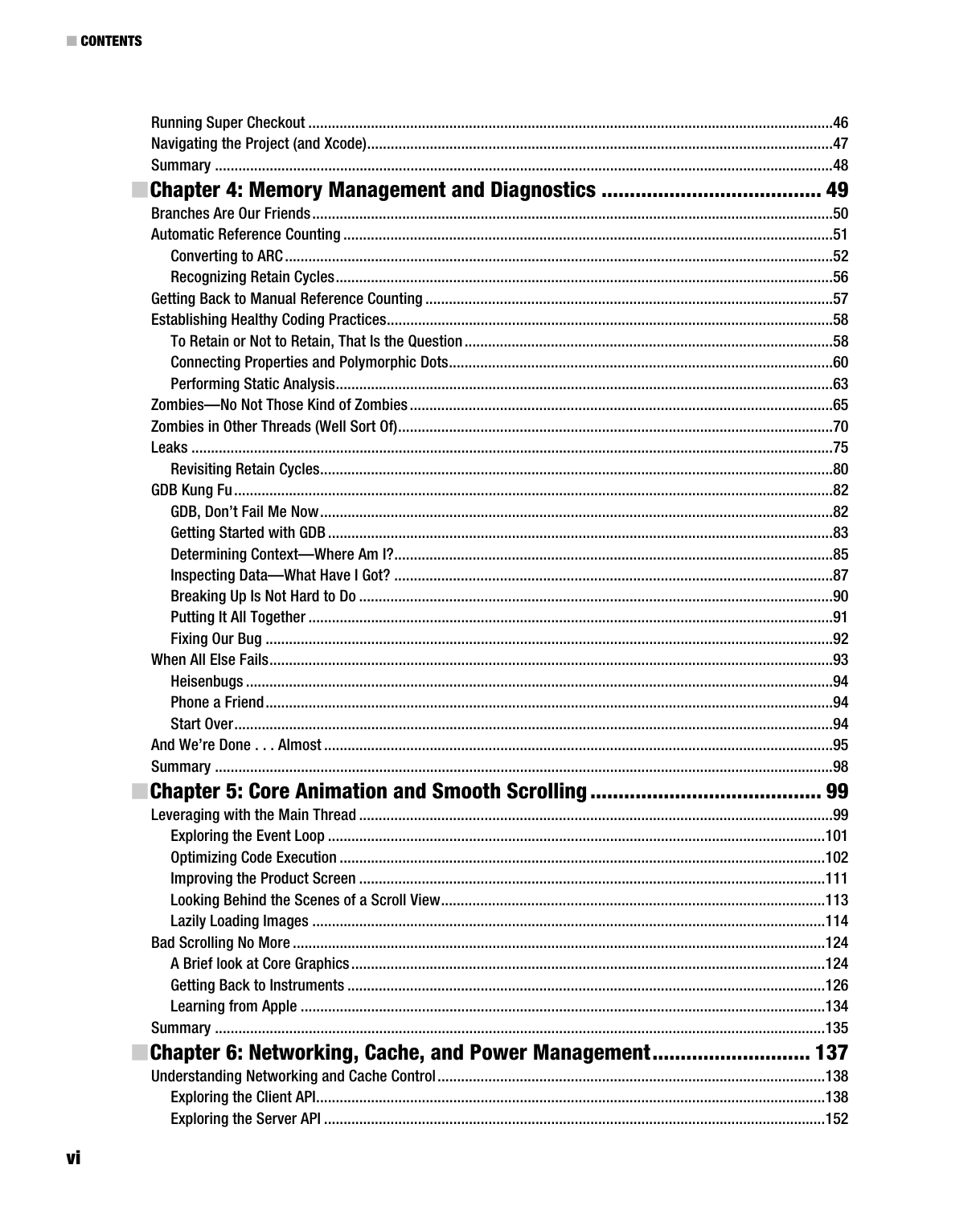| .250 |
|------|
|      |
|      |
|      |
|      |
|      |
|      |
|      |
|      |
|      |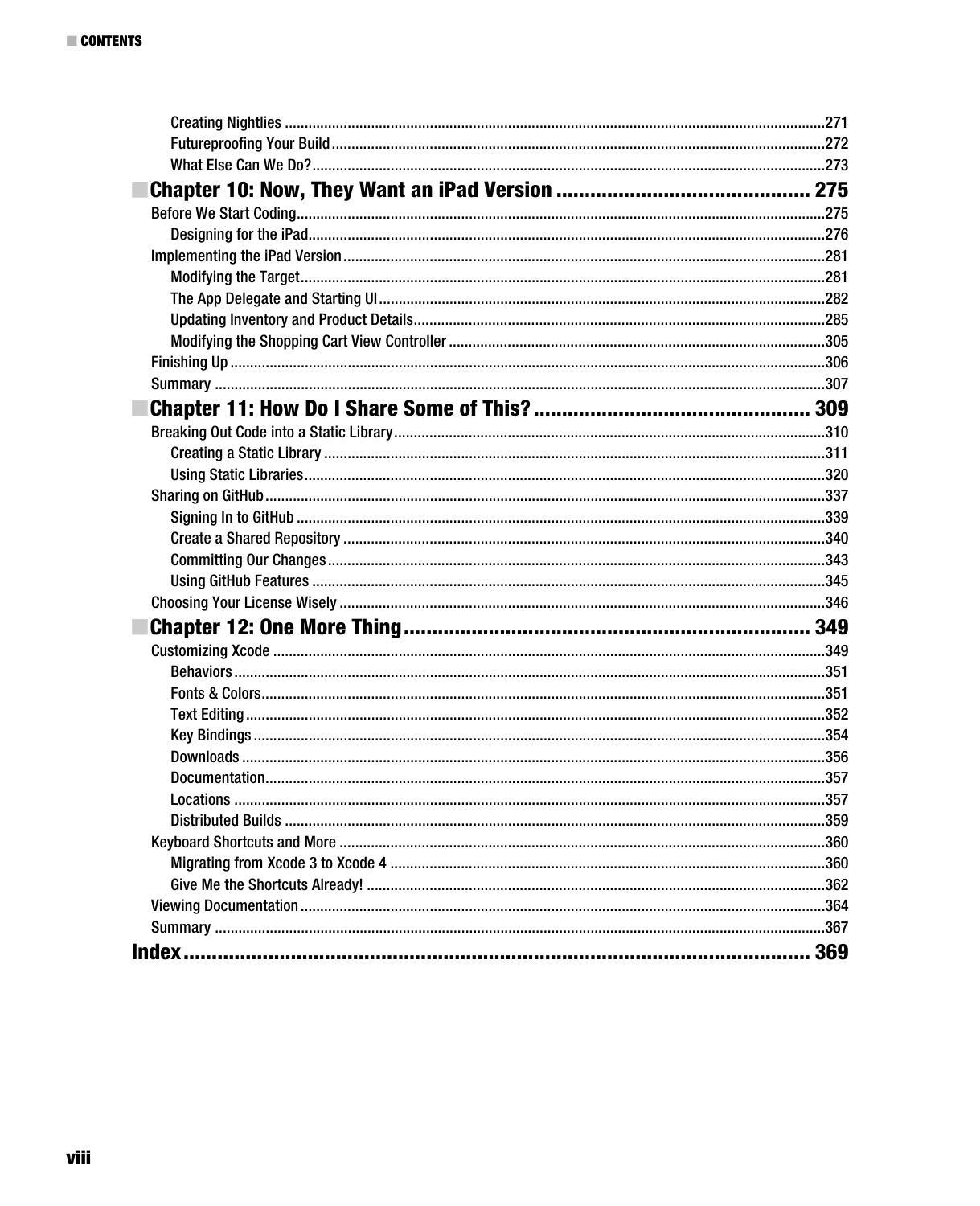## **About the Authors**



**Brandon Alexander** is an iOS developer, writer and conference speaker living in Decatur, Georgia with his wife and daughter. Brandon began iOS development in 2008 and has spoken at several conferences. As a developer, Brandon enjoys making technology transparent to users and elegantly useful; as a speaker and writer, he loves teaching others about technology so that they can do the same. When he's not coding, writing or speaking at conferences, Brandon enjoys magic and photography. He can be found on twitter at @whilethis and via email at brandon.alexander@gmail.com.



Coming from an autodidactic background, **Brad Dillon** taught himself the technologies of his trade, working his way through web development, animation, and other desktop-based interactive platforms, finally finding his home in touchscreen interface development. Since the iPhone SDK launched, Brad has been building apps for iOS devices full time. With a passion for user experience and a deep understanding of the technologies at play, Brad has helped to build solutions that bridge the gap between the devices, users, and global brands. He can be found online at http://jbradforddillon.com, and followed on Twitter at @jbradforddillon.



**Kevin Y. Kim** is a founder and partner of AppOrchard LLC, a Tipping Point Partners company focused on sustainable iOS development. A graduate of Carnegie Mellon University, he was first exposed to the NeXTStep computer (the ancestor of today's iPhone) while a programmer at the Pittsburgh Supercomputing Center and has been hooked ever since. His career has spanned finance, government, biotech and technology, including Apple where he managed the Apple Enterprise Services team for the New York metro area. He resides in the Alphabet City section of New York City with his wife and a clowder of rescued cats.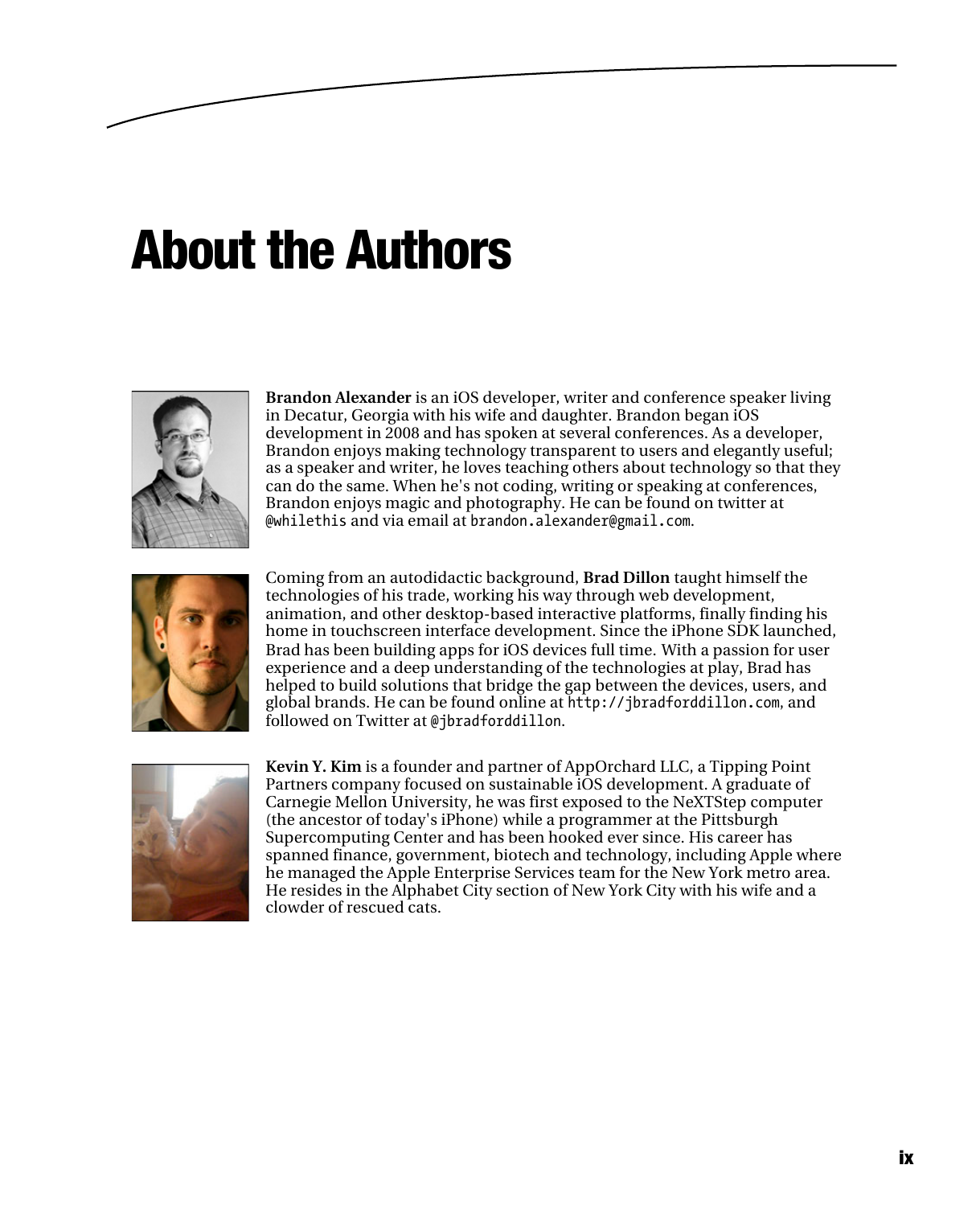## **About the Technical Reviewer**



**Anselm Bradford** is a lecturer in digital media at the Auckland University of Technology (AUT) in New Zealand, where he researches interactive media, web media, and visual communication. His experience with Internet-related development stretches back to 1996, when he hand-coded his first web site. He may be found @anselmbradford on Twitter and occasionally blogs at AnselmBradford.com.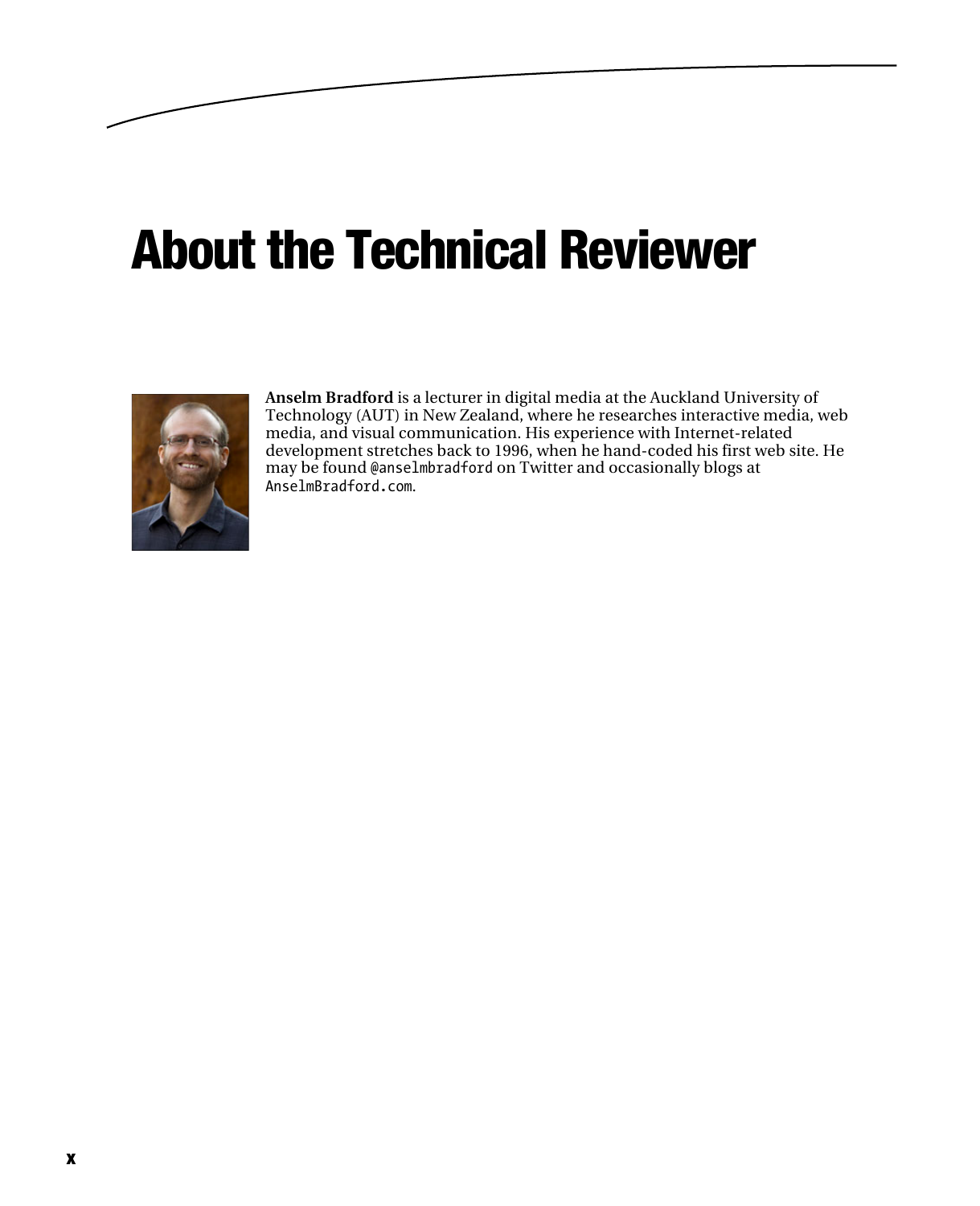### **Acknowledgments**

They say writing a book is a lot of work. This book wasn't any different. Documentation was read and many dead ends were found when looking for the best way to do something. But the end product is something we are all proud of. This book isn't just the product of the three of us; there were many people involved.

The first person I want to thank is Steve Anglin who approached me at 360|iDev and simply asked me if I wanted to write a book. Without knowing how much effort was involved, I reached out to Dave Mark who gave me some sound advice and introduced me to Scott Penberthy who wrote the GDB section and authored our back end.

The next person who deserves a great deal of credit is Anita Castro. Anita kept us in line and pushed us to get all the needed components done and as close to the schedule as possible.

The next set of thank yous goes to our wonderful editors: Ralph Moore, who made sure the text made plenty of sense from a developer's perspective, Anselm Bradford, who followed all of the instructions in the book and made sure everything worked as we explained them, Heather Lang and Mary Behr who helped us all look like great authors, Christine Ricketts who was responsible for the final pieces and production on this book. Without these people, this book would still exist in some files sitting on a server somewhere.

I also want to thank my coauthors, Brad and Kevin. They really stepped up when I was in a pinch and needed help getting this book over the final hump to get it to completion. I know they sacrificed a great deal during the process. Writing a book on a set of tools while they are in beta is not an easy task, so thank you guys!

I also want to thank my wife, Erin, who endured through many hours of me in my office working on this project while waiting on our wonderful daughter, Sage, to enter the world. She kept me focused when I was having writer's block. And I want to thank my wonderful daughter Sage for giving me the motivation to see this project to completion. I couldn't have finished this without the two of you!

#### Brandon Alexander

Thanks to all of the misfits who publish ideas and share experiences, be it in 140 characters, or hundreds of pages. Thanks to my parents, for teaching me how to teach myself. Most of all, thank you to my wife Jennifer for always supporting me and my work, however geeky she may find it, and to our kids Nevaeh and Jack, for keeping the hours between code sprints both fun and challenging.

#### J. Bradford Dillon

Thanks to my friends and colleagues at AppOrchard for their patience through the last several months of curmudgeonly behavior and for helping me make this project successful. Thanks to my wife, Annie, for making sure I worked on this book when I would have rather been watching baseball. Thanks to my cats, PK, Manny, Leela and Kit-en, for always walking across the keyboard when I needed a break. KTHXBAI.

Kevin Y. Kim